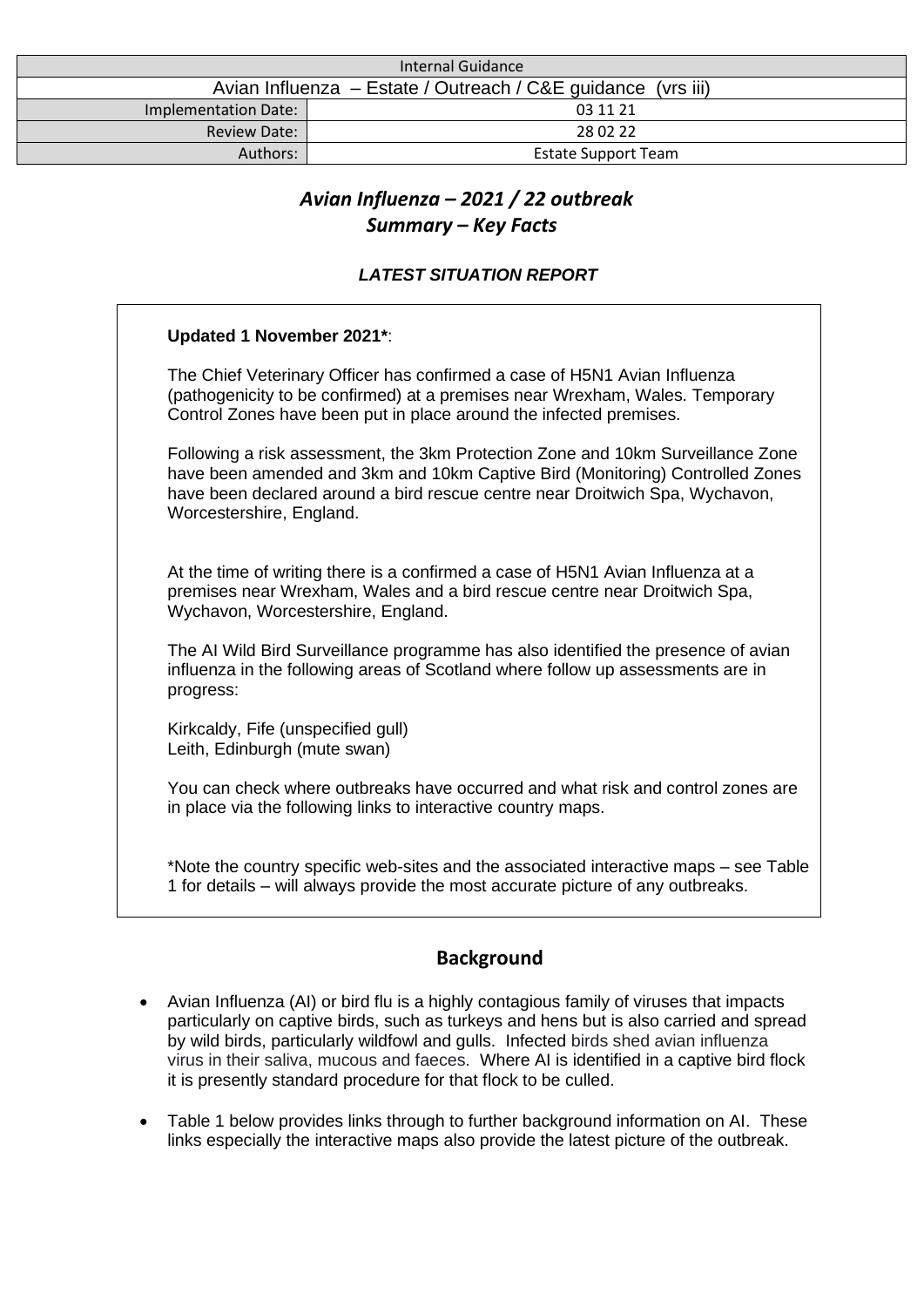| Internal Guidance                                            |                            |  |
|--------------------------------------------------------------|----------------------------|--|
| Avian Influenza – Estate / Outreach / C&E guidance (vrs iii) |                            |  |
| <b>Implementation Date:</b>                                  | 03 11 21                   |  |
| <b>Review Date:</b>                                          | 28 02 22                   |  |
| Authors:                                                     | <b>Estate Support Team</b> |  |

- Although AI viruses usually do not infect people, rare cases of human infection with these viruses have been reported and therefore AI is a notifiable disease for both animals and humans.
- Such human infections are usually the result of close proximity of humans to large numbers of infected birds such as on farms and so associated with captive birds. There are no reports of humans catching AI from contact with wild birds and the Food Standards Agency also advises that avian influenzas pose a very low food safety risk for UK consumers. Properly cooked poultry and poultry products, including eggs, are safe to eat. **Therefore, the risk to public health from the virus is very low.**
- Where an actual outbreak is confirmed within a poultry/captive bird unit then a more stringent Control Zone system is put in place. These are usually made up of a central 1km Restriction Zone and Controlled Zones of 3 and 10km. Within these areas culling of poultry may take place and there are enhanced movement and biosecurity precautions as well as inspections of poultry/captive bird units and enhanced surveillance of wild birds.
- Wild birds, particularly waterfowl, gulls, and raptors such as buzzards are known to carry and be affected by AI, as are many gamebirds. Migratory wild birds are deemed a primary source of movement of the AI around and across countries. Because of this an AI Wild Bird Surveillance programme is now in place across the UK and this includes the testing of dead or sick wild birds for AI.
- At the present time while the specific advice on what dead birds to report varies slightly across the countries the following summary should be used:
	- ➢ one or more dead gulls, waders, ducks, geese and swans (webbed feet, long legs or long neck) or birds of prey.
	- $\triangleright$  Any other single dead birds, such as song birds, do not need to be reported.
	- $\triangleright$  However, if more than five dead birds, of any species/type, are found in one locality that should also be reported.
- While additional control zones are declared around infected farms these rarely involve the closure of surrounding countryside and therefore it is extremely unlikely that we will be required to close any Woodland Trust sites.
- Are there any implication for the Woodland Trust?
	- ➢ Should the disease continue to spread and as greater awareness of the diseases increases there is a likelihood of visitors / volunteers / contractors finding and reporting dead birds on our sites or asking how they should deal with dead birds they find elsewhere.
	- $\triangleright$  There is also clearly a need for any outreach / estate staff to bear in mind the presence of AI and the need for enhanced biosecurity measures around poultry and wildfowl farms/units and shoots.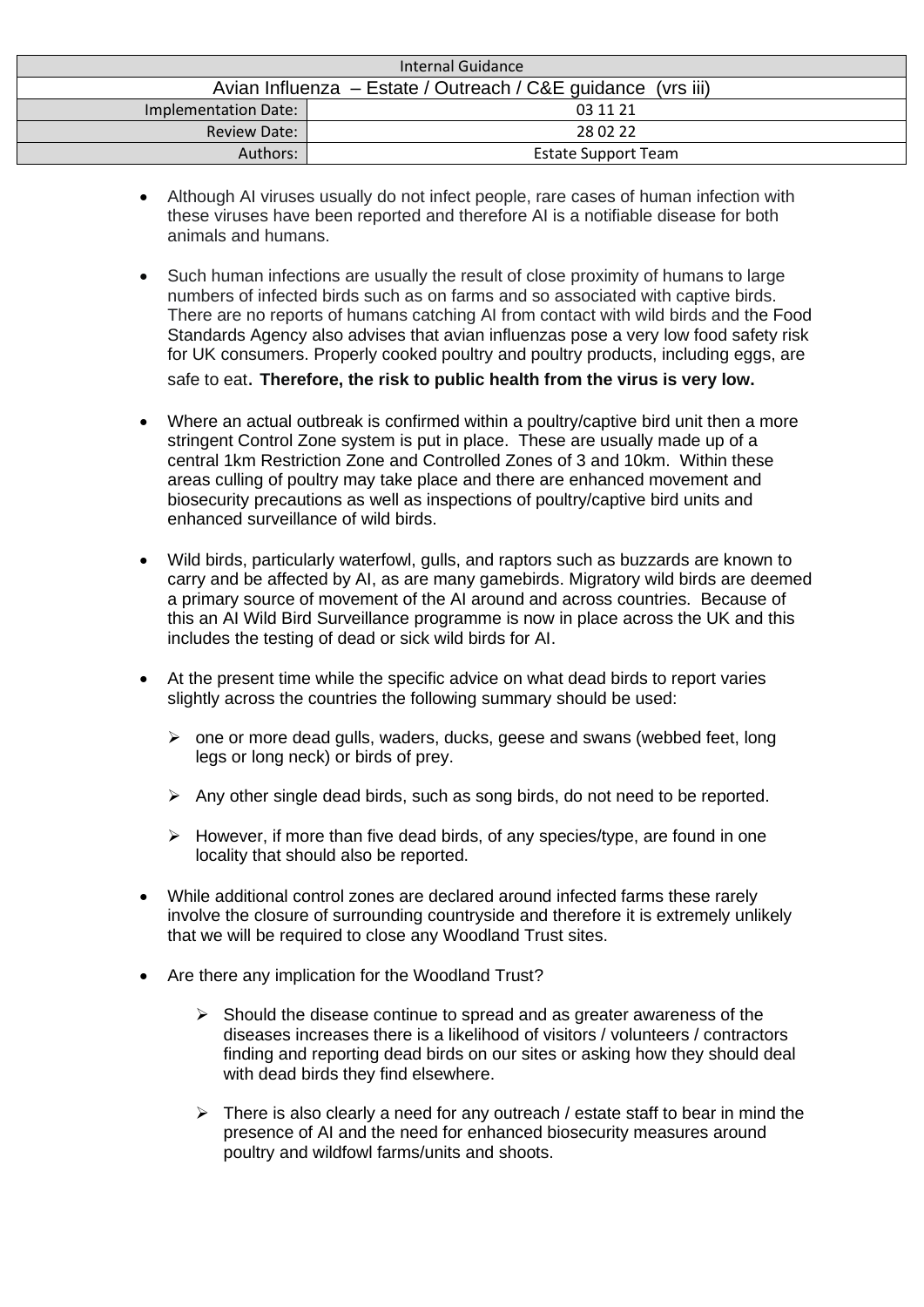| Internal Guidance                                            |                            |
|--------------------------------------------------------------|----------------------------|
| Avian Influenza – Estate / Outreach / C&E guidance (vrs iii) |                            |
| <b>Implementation Date:</b>                                  | 03 11 21                   |
| <b>Review Date:</b>                                          | 28 02 22                   |
| Authors:                                                     | <b>Estate Support Team</b> |

## **1. Dealing with reports**

- 1.1 If you take a call from a visitor/volunteer or contractor reporting the presence of sick or dead birds on a WT site then the following should be undertaken:
	- $\triangleright$  Take as much details as you can to help identify the location.
	- $\triangleright$  Stress that they shouldn't touch or move the bird.
	- $\triangleright$  Request they report the finding themselves to the relevant country contact point – see table 1 below. *We ask this because they have the first-hand knowledge of the bird/location and are best equipped to deal with any question from the government agency.*
	- ➢ You should also provide them a suitable WT central contact number which they can pass on should they be asked to provide landowner details. Such as the relevant WT Country main office numbers.
	- $\triangleright$  Ask that they if possible they call us back to confirm they have reported it successfully and what if any action was indicated would take place.
	- $\triangleright$  If the caller won't or doesn't want to make the report, then we should do so if we have sufficient information to provide a location, this may require us to supply a map.
	- $\triangleright$  Ensure that the relevant Site Manager, Estate Manager and local Comms & Engagement manager are aware.
- 1.2 If you take a call from a visitor/volunteer reporting the presence of sick or dead birds on a non-WT site, or their garden, then the following should be undertaken:
	- $\triangleright$  No need to take any details or do not offer to report the finding.
	- $\triangleright$  If the bird fits the criteria for reporting provide them with the contact numbers.
	- $\triangleright$  If the bird doesn't fit the reporting criteria, such as small single bird then let them know this is very low risk and doesn't require reporting. It may be worth stressing that many thousands of birds die every week of natural causes, particularly in winter, and so it is not unusual to occasionally find dead birds. If they have come across the dead bird in the the countryside or public spaces, they shouldn't look to touch or move the bird but report to the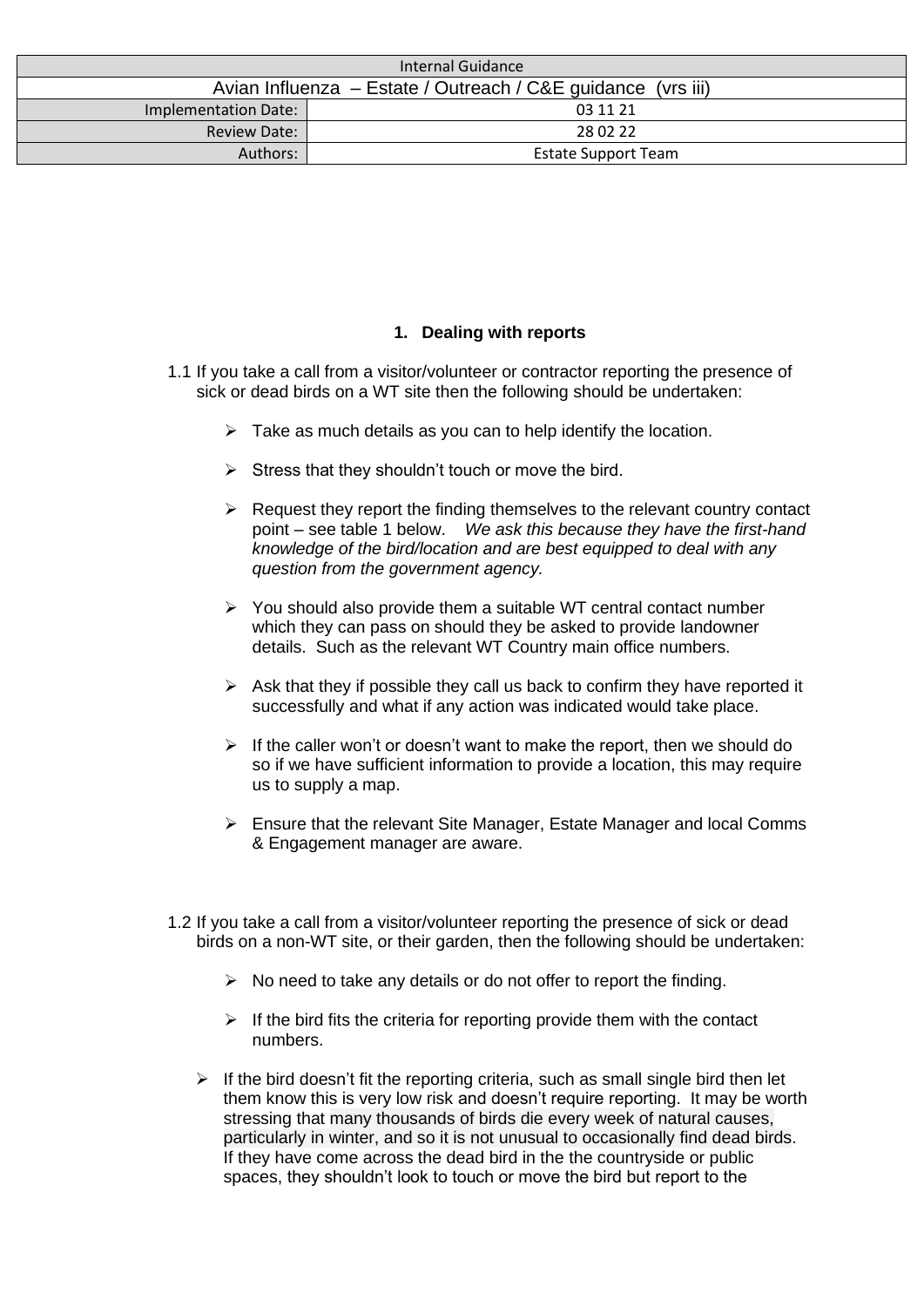| Internal Guidance                                            |                            |
|--------------------------------------------------------------|----------------------------|
| Avian Influenza – Estate / Outreach / C&E guidance (vrs iii) |                            |
| Implementation Date:                                         | 03 11 21                   |
| <b>Review Date:</b>                                          | 28 02 22                   |
| Authors:                                                     | <b>Estate Support Team</b> |

landowner if they know who they are. If it is in a garden direct them to the British Trust for Ornithology (BTO) website which provides advice on reporting and disposing of dead garden birds.

<https://www.bto.org/how-you-can-help/take-part-project/health-safety/avian-flu>

- 1.3 In terms of reassurance, if they are worried about the presence of the dead bird(s), the present government advice is:
	- $\triangleright$  There are no proven cases of humans catching the disease from wild birds. **Therefore, the risk to public health from the virus is very low.**
	- $\triangleright$  The virus is spread through faeces and nasal secretions and as such people should avoid touching sick birds or touching/moving any carcasses.
	- $\triangleright$  If they have touched the bird, then they should undertake the basic precaution of washing hands with soap and/or disinfectant hand wash directly afterwards and avoid touching food or their mouth until they have done so.
	- $\triangleright$  There is no evidence that any type of AI has passed from avian species to dogs. So if a visitor dog has found or touched the dead bird there is no evidence the dog will be at risk but if they are concerned they should contact their vet.
	- ➢ You should let them know that the carcass of a reported bird may remain on site for several days and they should not expect the bird to be removed quickly. *The decision when to remove a reported dead bird rests with the relevant government vet service and not with us at the present time.*
- **1.4** At the time of writing the indications are that the government staff will follow up on any reported incidents. However, we have also produced a guide for contractors on how to deal with carcasses should they remain on site**.**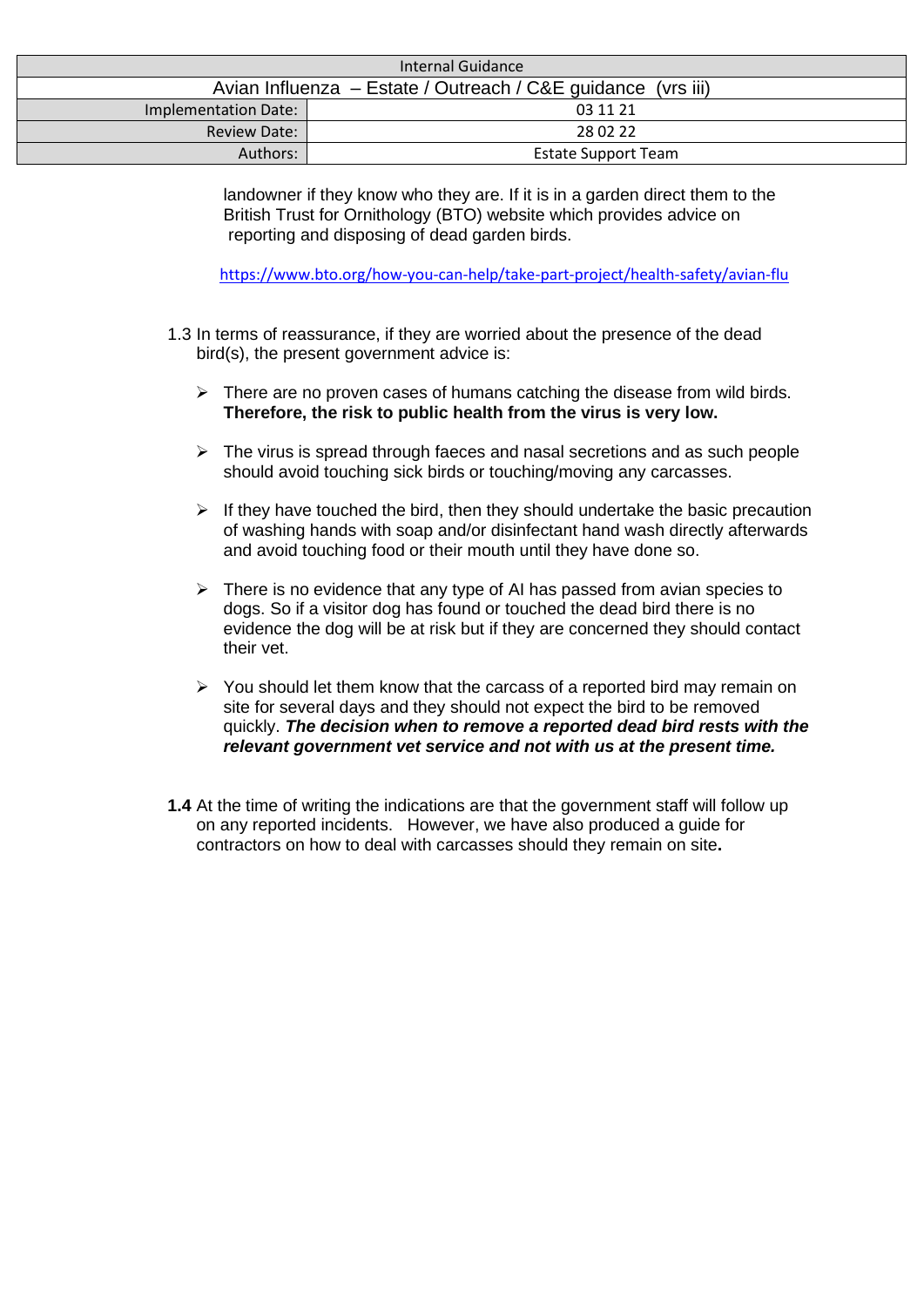| Internal Guidance                                            |                            |
|--------------------------------------------------------------|----------------------------|
| Avian Influenza – Estate / Outreach / C&E guidance (vrs iii) |                            |
| Implementation Date:                                         | 03 11 21                   |
| <b>Review Date:</b>                                          | 28 02 22                   |
| Authors:                                                     | <b>Estate Support Team</b> |

#### *Table 1 – Country specific information sources and contact details re AI*

| <b>Country</b>                                                                                                       | <b>Background</b><br><b>Information</b><br><b>Source</b>                    | Reporting dead Wild birds - contact points                                        |
|----------------------------------------------------------------------------------------------------------------------|-----------------------------------------------------------------------------|-----------------------------------------------------------------------------------|
| <b>Northern Ireland</b><br>AI - mapping information for NI<br><b>Avian Influenza Map Viewer</b><br>(daera-ni.gov.uk) | N <sub>1</sub>                                                              | 0300 200 7840                                                                     |
| Wales<br>AI - Mapping information for<br>Wales<br><b>APHA Interactive Disease Map</b><br>(arcgis.com)                | Avian<br>influenza<br>(bird flu):<br>latest<br>update  <br><b>GOV.WALES</b> | 03459 33 55 77                                                                    |
| <b>Scotland</b><br>AI - Mapping information for<br>Wales<br><b>APHA Interactive Disease Map</b><br>(arcgis.com)      | <b>Scotland</b>                                                             | 03459 33 55 77                                                                    |
| <b>England</b><br><b>APHA Interactive Disease Map</b><br>(arcgis.com)                                                | England                                                                     | 03459 33 55 77                                                                    |
| (www.gov.uk)                                                                                                         |                                                                             | Weekly Update on AI findings in Wild Birds Avian influenza in wild birds - GOV.UK |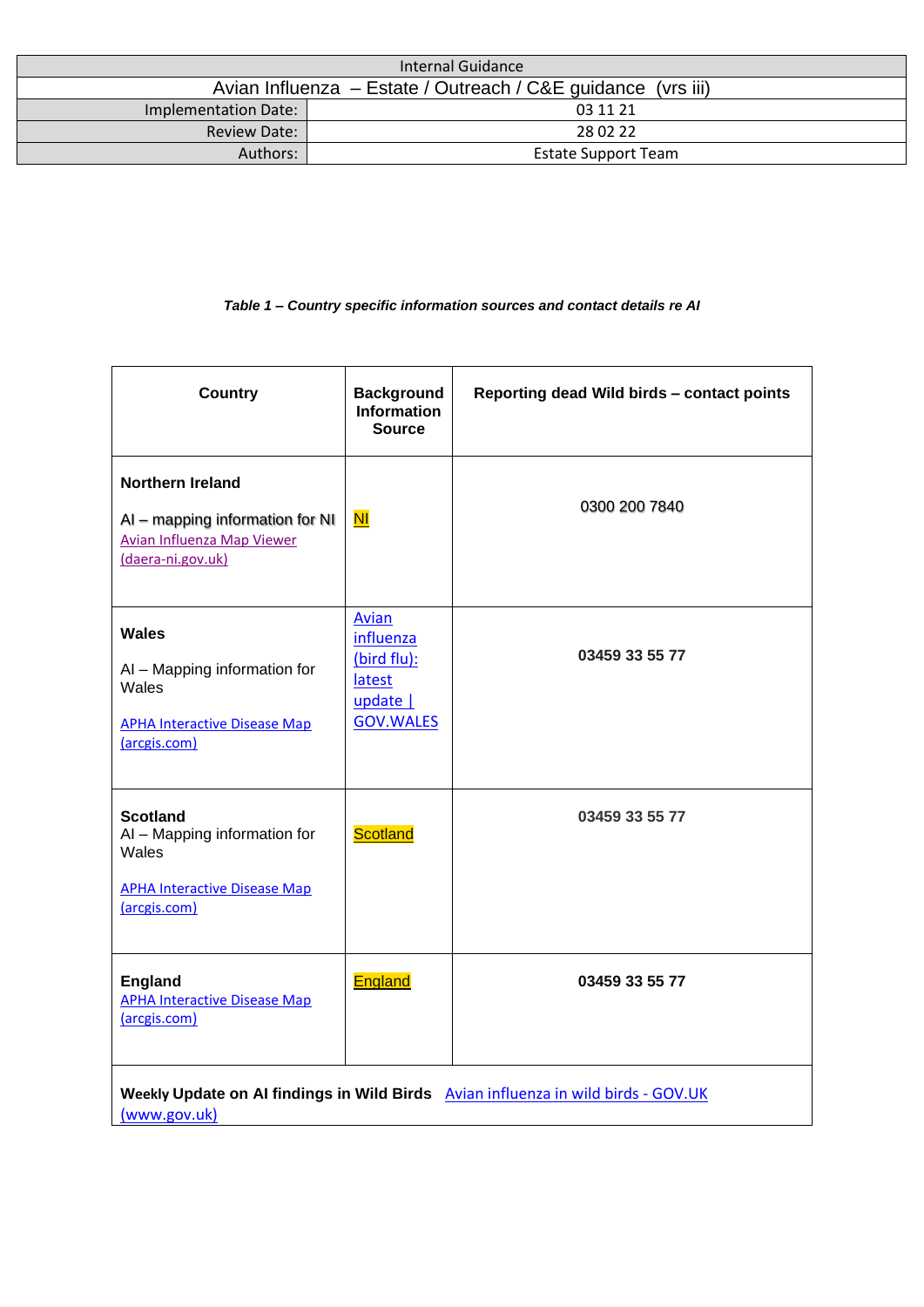| Internal Guidance                                            |                            |
|--------------------------------------------------------------|----------------------------|
| Avian Influenza – Estate / Outreach / C&E guidance (vrs iii) |                            |
| Implementation Date:                                         | 03 11 21                   |
| <b>Review Date:</b>                                          | 28 02 22                   |
| Authors:                                                     | <b>Estate Support Team</b> |

## **2. The Woodland Trust Estate**

- 2.1 **Management Access**: Site Managers should consider the potential impacts for any planned operations that will take place adjacent to or which involves access routes close to poultry units both indoor and free range. In such cases it is suggested that the Site Manager contacts the farmer to discuss any additional measure that could be put in place to protect the biosecurity of their enterprise – such as the cleaning of contractor vehicles or use of alternative access. Note within a control area related to an actual on farm outbreak for AI then access maybe restricted as part of the control order.
- 2.2 **Visitors / WT site closures**: There is no evidence that humans can spread or contract AI, outside of those in direct contact with large numbers of infected birds. Therefore, there should be no need or requirement to close WT sites even those adjacent to poultry units. The only exception to this would be if requested to do so by a government agency as part of a control area related to a local on farm outbreak for AI.
- 2.3 **Neighbouring landowner concerns**: If we get contacted by neighbouring farmers/landowners requesting closing or restricting our access routes or visitors to our sites then firstly establish if the site is part of local control zone due to a local or on-farm outbreak (see section 4 regarding interactive map) and then before making any commitments discuss with the relevant EM, Head of Estate and H&S Manager. You should however follow any instructions *issued by a government agency* as a result of a local control area being in place and then report through to your EM and the Head of Estate.
- 2.4 **Disposal of dead birds not collected for testing:** Where dead birds have been reported on the estate and have not been collected for testing by government vets then if felt necessary there is a disposal / movement specification for use with contractors who are happy to undertake the work. In most cases unless the dead bird is generating local concern or repeat reports it is best left in situ.
- 2.5 **Bird ringing:** if you have any bird ringing presently taking place on the estate then ensure your contact is aware of the present situation and if they are not already draw their attention to the interactive risk maps (see Table 1) which provides details on where on-farm infections have resulted in a control zone being put in place. When infections are identified in captive birds, usually a protection/control zone of 3km and a surveillance zone of 10km are put in place around the infected premises. **Ringing is suspended within surveillance zones**. However, for all other areas bird ringing can still be practiced. If they have any direct queries around bird ringing and AI they should contact BTO.

#### *For the latest information on control zone areas please use the links provided in Table 1 to the country maps***.**

2.6 **Moving / Burial of dead birds**: In some cases, it is possible that the dead bird(s) will need to be moved prior to collection or as a result of them not being collected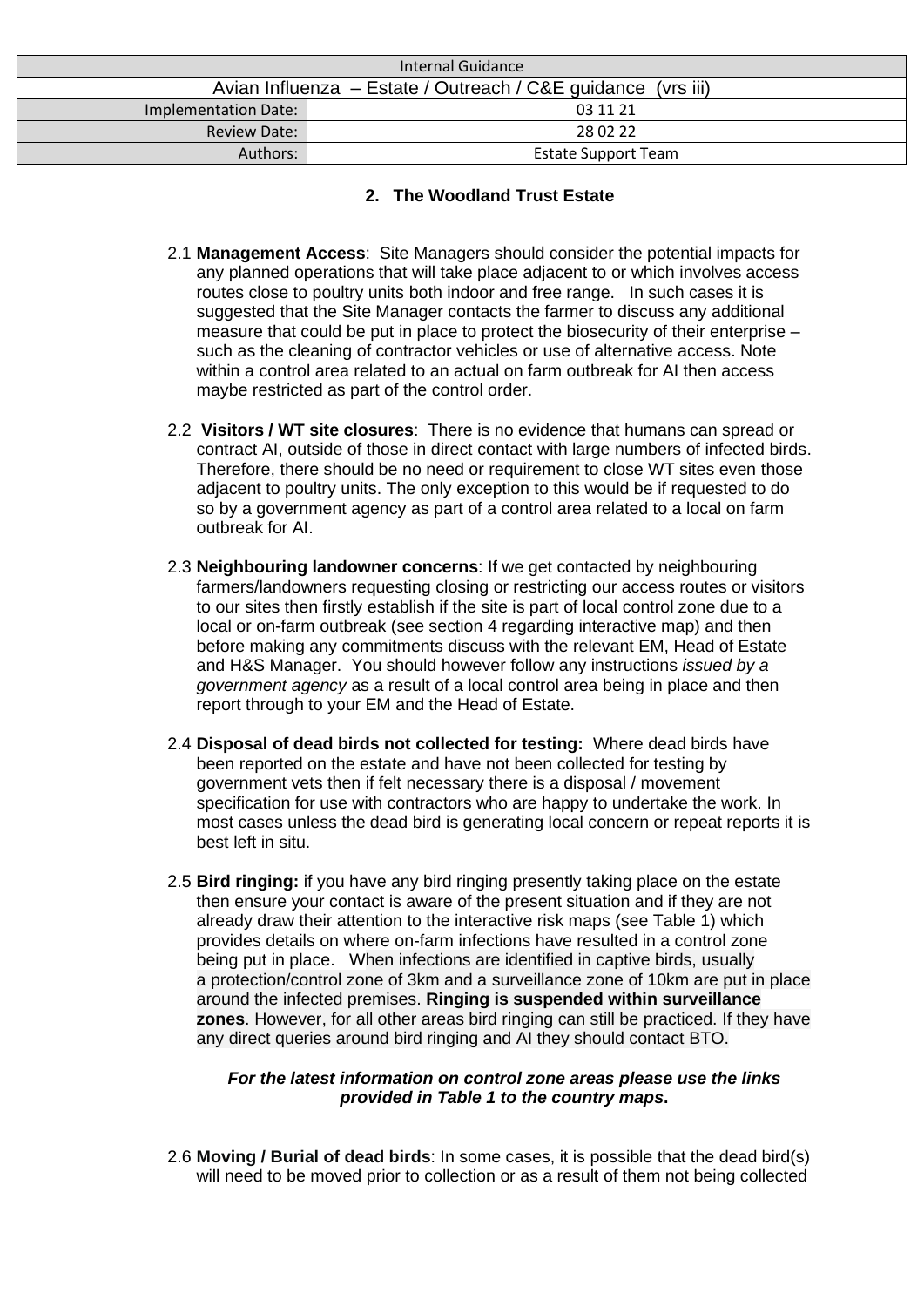| Internal Guidance                                            |                            |
|--------------------------------------------------------------|----------------------------|
| Avian Influenza – Estate / Outreach / C&E guidance (vrs iii) |                            |
| Implementation Date:                                         | 03 11 21                   |
| <b>Review Date:</b>                                          | 28 02 22                   |
| Authors:                                                     | <b>Estate Support Team</b> |

for testing the carcass may need to be moved / buried. Both of these should be an exception – but experience in previous outbreaks as AI became more established the collection and testing of birds became less frequent and burial was used. The rationale for any movement or burial is where:

- $\triangleright$  The carcass is in a highly visible / accessible location to visitors and therefore poses a potential risk of direct contact or repeat reports. or
- $\triangleright$  The carcass is in a location where pollution of private water supply is possible.
- or
- $\triangleright$  We are instructed to do so by a statutory agency
- 2.7 **Moving and Burial specification:** Movement and/or burial of birds should only be undertaken by contractors and is not a task suitable for volunteers / staff. A specification to allow contractor to undertake this safely is available.
- 2.8 **Information required by Contractors:** if you require a carcass to be buried please ensure you use the relevant specification and ensure you supply the background information required to achieve this safely and so you use help the contractor identify a location suitable to meet the following:
	- ➢ The burial site should be at least 10 m away from the nearest footpath or area regularly used by the public and any obvious animal tracks/paths
	- $\triangleright$  The burial site should be at least 25m for any source of water pond or stream/ditch and from any underground services.
	- $\triangleright$  Where private water supplies are taken from the site then a suitable buffer zone\*around such water collection / supply points must be agreed with the Site Supervising Officer in which no burial should take place.

 \*You may well already have agreed site buffer zones for such supply sources but it is advised that such buffer zones should be at least 100m. If in doubt please discuss with the H&S Manager.

#### **3. Outreach staff**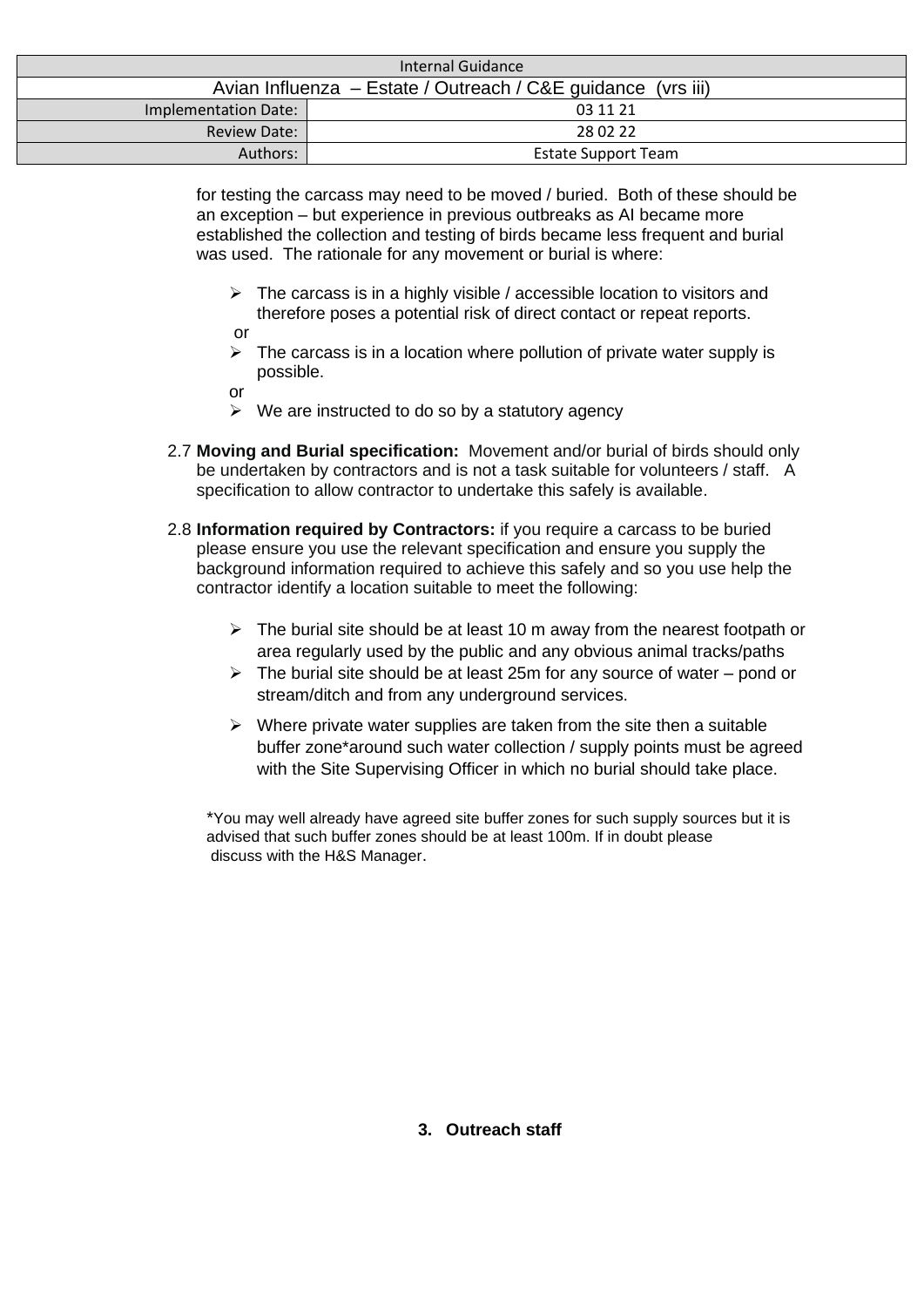| Internal Guidance                                            |                            |
|--------------------------------------------------------------|----------------------------|
| Avian Influenza – Estate / Outreach / C&E guidance (vrs iii) |                            |
| Implementation Date:                                         | 03 11 21                   |
| <b>Review Date:</b>                                          | 28 02 22                   |
| Authors:                                                     | <b>Estate Support Team</b> |

3.1 **Poultry:** All sizes of poultry operations and both indoor and free range set ups are potentially at risk from AI. All farmers/landowners with poultry regardless of numbers should be adhering to the requirements outlined in the AIPZ guidance which are largely based around enhanced biosecurity measures.

3.1.1 **Planning a site visit**: Outreach staff should therefore check before **any farm based** visit as to whether there are poultry present and what additional biosecurity measures the owner would like observed. In most cases this is clearly going to be simply the avoidance of areas used for poultry, including free range areas, or the parking of vehicles in areas associated with such enterprises. Advice involving woodland creation on free range poultry areas or close proximity to indoor units is best delayed until after removal of the AIPZ. If you feel such advisory visits need to take place and the farmer is happy for this to do so then discuss with your Outreach Manager.

3.1.2 **While on site**: It is advised that while on any agreed visit you should remain vigilant to this issue and ensure you avoid areas used by poultry.

3.2 **Shoots**: Shooting whether of gamebirds or other quarry species, is currently unaffected by the AIPZ controls in place. However, many gamebirds and wild bird quarry can be affected by and carry AI.

3.2.1 **Planning a site visit**: Outreach staff before any visit to land/woodland where shooting of gamebirds takes place should check with the landowner as to whether any additional biosecurity measures are in place and that they remain supportive of your visit.

3.2.2 **While on site**: It is advised that while on any agreed visit staff should remain vigilant to this issue and ensure you avoid areas where gamebirds may gather such as pens or feeding stations.

3.2.3 For more details on how shoots are being advised then visit the BASC website:

#### **<https://basc.org.uk/avian-influenza/>**

3.3 **Local Control Areas:** It is highly likely that any planned visits within a Local Control Area established due to an actual outbreak will be postponed by the land owner. Our advice would be, regardless of the landowner views, that you should look to avoid/delay any such visits as clearly regardless of biosecurity measure such a visit poses a risk of onward spread. Hence the need to maintain good contact with the landowner with regard to planned site visits.